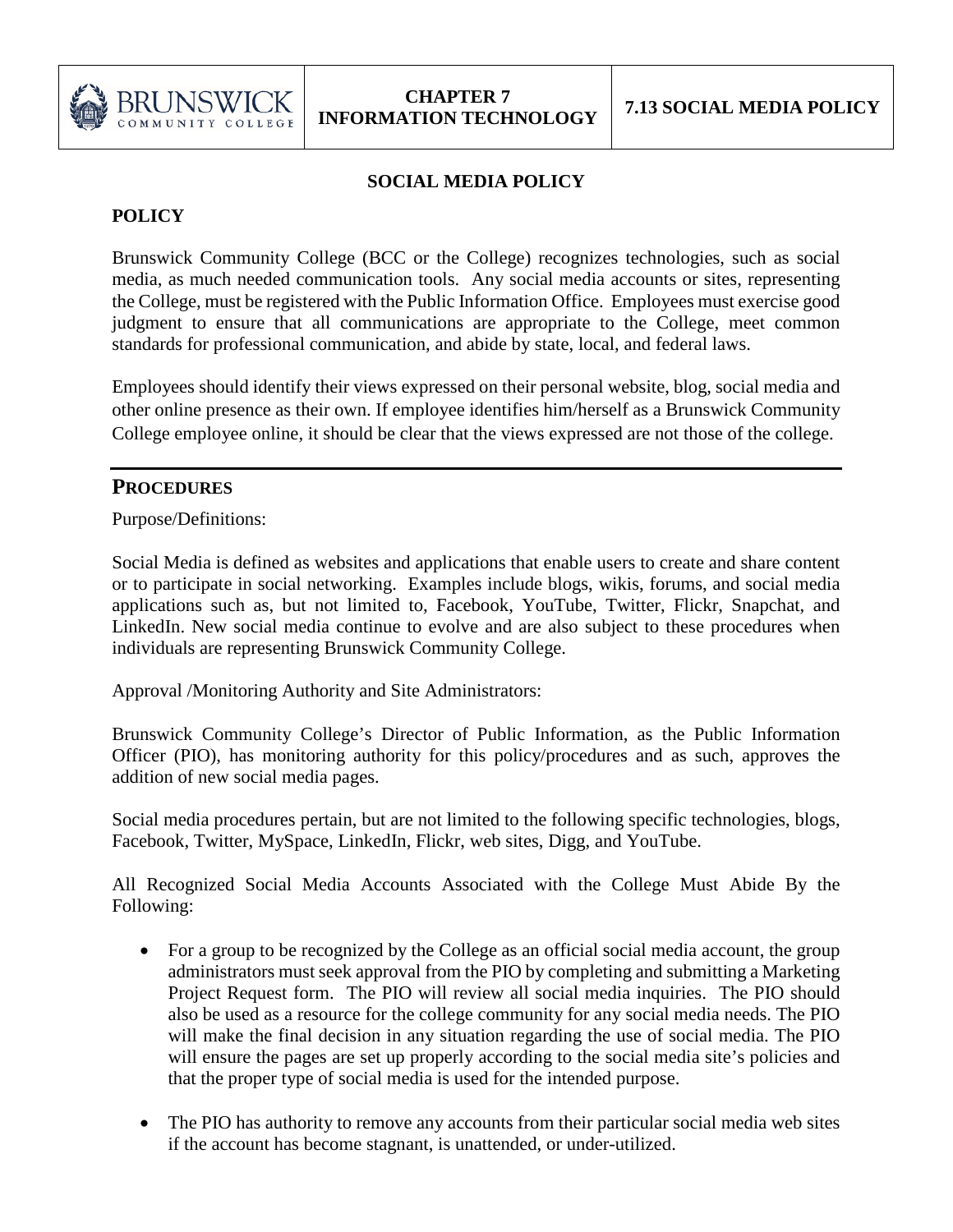

- Questions about this policy should be directed to the PIO.
- If a Brunswick Community College organization, department, group, program, or recreational team creates an approved Facebook page, the page will be listed on the official Brunswick Community College Facebook page under "favorite pages." Doing this creates a link from the main BCC page to that sub-page. These pages are also required to list the College's page on their "favorite pages" list. Facebook pages not approved by the PIO for use of the College's name are prohibited and must be removed immediately.
- All social media accounts officially recognized by Brunswick Community College must have the PIO as an administrator at all times. An additional administrator, who is a faculty/staff representative, serves as the primary caretaker of the site.
- The PIO will maintain a list of all social networking application domain names in use, the names of all employee administrators of these accounts, and the associated user identifications and passwords currently active for each account.
- Should a BCC employee administrator of an account leave the College for any reason or no longer wish to be an account administrator, he/she should contact the PIO prior to leaving. The PIO will immediately change all passwords and account information to maintain College control of the site. The appropriate supervisor will have the responsibility of naming a new administrator for the account and will notify the PIO director.
- BCC employees identified as administrators of accounts are held responsible for managing and monitoring content of their officially recognized accounts. Administrators are responsible for removing content that may violate College policies and procedures.
- Sites that are affiliated with BCC should only include content that is aligned with standards of professional communication. When posting content, exercise good judgment and respect privacy laws. Unacceptable content would be any information of a confidential nature about employees, the individual doing the posting, the College, or its students. Content that is threatening, obscene, a violation of intellectual property rights or privacy laws, or otherwise injurious or illegal is not permitted.
- Signed BCC Model Release forms must be on file for any College students or employees whose photos appear on a social media site.
- Citations should always be included when using or posting online material that includes direct or paraphrased quotes, thoughts, ideas, photos, or videos.
- Posting content that potentially violates local, state, or federal laws, and regulations, including Copyright laws is prohibited.
- Communications should not include any form of profanity or obscenity. Inappropriate social media content will be removed from the respective site by the PIO.